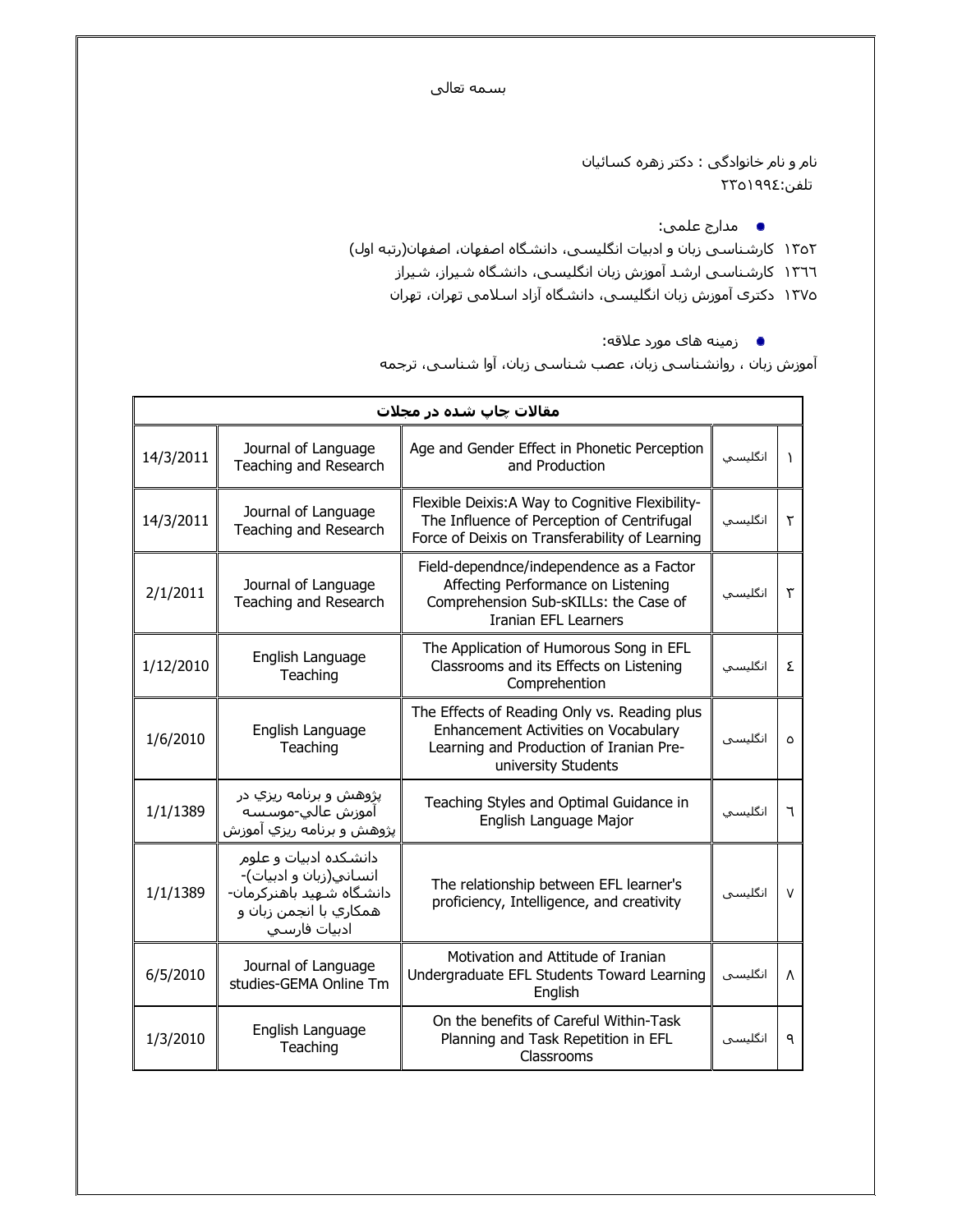| 1/1/2010  | International Journal of<br>Humanities and Social<br>SciencesI                             | A Case Study of Reactive focus on Form<br>through Negotiation on Spoken Errors: Does It<br>Work for All Learners?     | انگلیسی         | $\mathcal{L}$ |
|-----------|--------------------------------------------------------------------------------------------|-----------------------------------------------------------------------------------------------------------------------|-----------------|---------------|
| 1/3/2009  | The Iranian EFL Journal<br>Quarterly                                                       | The Relationship between Risk-taking, Fluency<br>and Accuracy in the English Speech of Iranian<br><b>EFL Students</b> | انگلیسی         | $\mathcal{L}$ |
| 1/1/2009  | Iranian Journal of<br>Language Studies                                                     | Variation of Test Anxiety over Listening and<br>Speaking Test Performance                                             | انگلیسی         | $\mathcal{L}$ |
| 1/4/2008  | The Asian ESP Journal                                                                      | Genre Analysis: An Investigation of the<br>Discussion Sections of Applied Linguistics<br><b>Research Articles</b>     | انگلیسی         | ۱۳            |
| 1/12/2007 | elia (Estudios de linguistica<br>aplicada)                                                 | LEARNING STYLES AND LEXICAL<br>PRESENTATION MODES                                                                     | انگلیسی         | ١٤            |
| 1/1/1386  | روانشناسي و علوم تربيتي-<br>دانشگاه تهران                                                  | رابطه بین پیشرفت تحصیلی در زبان انگلیسی<br>وويژگي هاي شخصيتي استعدادهاي درخشان<br>دانشگاه اصفهان                      | فارسـى-<br>عربي | ١٥            |
| 1/1/1386  | كتاب ماه" ادبيات"                                                                          | بررسـي تطبيقي ديدگاه مولانا و پنج شـاعر عارف<br>جمان                                                                  | فارسى-<br>عربي  | ١٦            |
| 1/1/1385  | کتاب درسـي دانشـگاهـي به<br>مناسبت برگزاري اولين<br>همايش بين المللي كتاب<br>درسي دانشگاهي | نظريه هاي يادگيري و طراحي كتب درسـي زبان<br>انگلیسـي دانشـگاهـي در ايران                                              | فارسى-<br>عربي  | ١V            |
| 1/10/1384 | دانشکده ادبیات و علوم<br>انساني دانشگاه اصفهان                                             | بررسـي تطبيقي مضمون بازگشـت به اصل در<br>ادبيات عرفاني جهان                                                           | فارسى-<br>عربي  | ١٨            |
| 1/1/2005  | Language and Literature                                                                    | A Sentence-Based Generation Effect in<br><b>Bilingual Recognition and Recall</b>                                      | انگلیسی         | ۱۹            |
| 3/3/1383  | ادبيات و علوم انساني-<br>دانشگاه تبریز                                                     | ترجمه و اصطلاحات                                                                                                      | فارسى-<br>عربي  | ٢٠            |
| 3/3/1383  | الدراسات الادبيه                                                                           | بررسـی مضمون بازگشـت به اصل در آثار مولوک                                                                             | فارسي-<br>عربي  | ٢١            |
| 1/1/1380  | ادبيات و علوم انساني-<br>دانشگاه اصفهان                                                    | ساخت گروهی در زبان فارسـی: تحلیلـی بر اسـاس<br>نظريه "ايكس تيره"                                                      | فارسى-<br>عربي  | ٢٢            |
| 1/9/1372  | پژوهشـي-دانشـگاه اصفـهان-<br>علوم انساني                                                   | بررسـي مسـاله پکسـوپگـي زباني در افراد دوزبانه<br>فارسـي-انگليسـي " مطالعه يك مورد خاص"                               | فارسي-<br>عربي  | ٢٣            |

| کنفرانس ها و همایش ها |                                                                                                 |                                                                                                                                                             |          |  |  |
|-----------------------|-------------------------------------------------------------------------------------------------|-------------------------------------------------------------------------------------------------------------------------------------------------------------|----------|--|--|
| 3/2/2011              | 3rd worls conference on<br>educational sciences                                                 | effect of learners'interaction, receptive<br>and productive learning tasks on<br>vocabulary acquisition: An Iranian case                                    | انگلیسپ  |  |  |
| 25/2/2010             | The Second Postgraduate<br>Conference on Issues in<br>Language Teaching and<br>Learning in Iran | The Impact of Bilingualism on the<br>Perception of Conversational Maxims: A<br>Case of Iranian Bilingual and Monolingual<br>Young Adult Learners of English | انگلىسىي |  |  |
| 30/1/2009             | The first Postgraduate<br>Conference on TEFL/TESOL                                              | Field Dependence- Independence and<br>Test-taking Strategies: A Case in Iranian<br><b>EFL Learners</b>                                                      | انگلىسىي |  |  |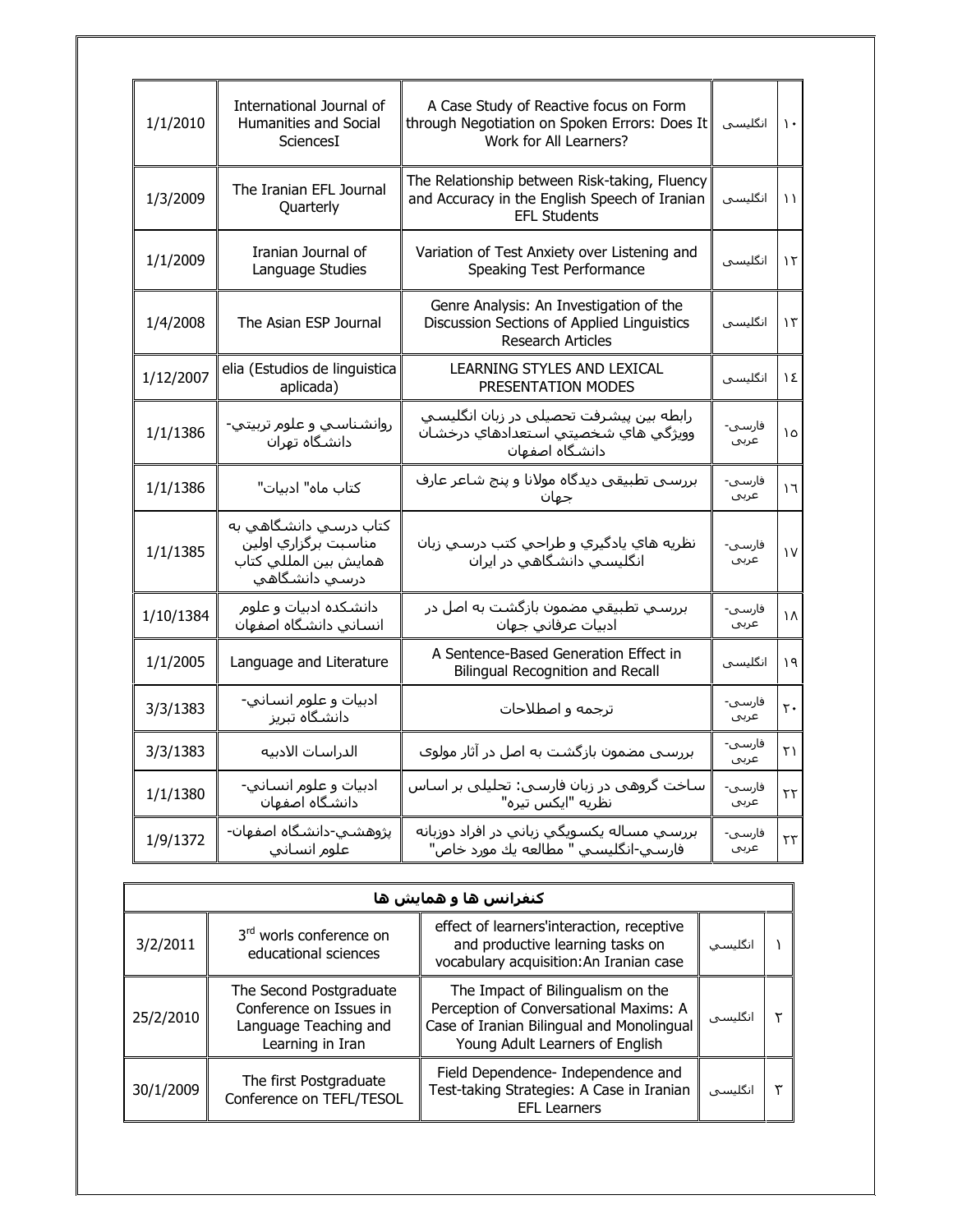| 22/9/1387  | انجمن مثنوى پژوهان                                                    | پايه پايه تا ملاقات خدا                                                                  | فارستى-<br>عربي | ٤              |
|------------|-----------------------------------------------------------------------|------------------------------------------------------------------------------------------|-----------------|----------------|
| 15/3/2007  | l0th eli seville on march                                             | learneng styles and vocabulary teaching<br>methods                                       | انگلىسى         | $\circ$        |
| 1/12/1385  | هفته پژوهش                                                            | نظريه هاي يادگيري و طراحي کتب درسـي<br>زبان انگلیسی                                      | فارسى-<br>عربي  | ٦              |
| 20/9/1384  | هفته پژوهش دانشگاه اصفهان                                             | <b>Gifted Students</b>                                                                   | انگلىسى         | V              |
| 20/9/1383  | هفته پژوهش                                                            | زبان ني                                                                                  | فارسـى-<br>عربي | Λ              |
| 6/9/1383   | كنفرانس بين المللي گفتگوې<br>تمدن ها                                  | بررسـی تطبیقی مضمون بازگشت به اصل در<br>ادبیات عرفانی جهان                               | فارسـى-<br>عربي | ٩              |
| 17/6/1383  | دومین همایش ملی استعدادهای<br>درخشان                                  | بررسـي ارتباط بين پيشـرفت زباني و جنبه<br>هاک مختلف شخصیتی استعدادهاک<br>درخشان          | فارسى-<br>عربي  | $\mathbf{L}$   |
| 20/9/1382  | هفته پژوهش                                                            | ترجمه اصطلاحات: مقايسه ترجمه اصطلاحات<br>قبل و بعد از دروس ترجمه                         | فارسـى-<br>عربي | $\mathcal{L}$  |
| 20/9/1381  | European Research Conference<br>"The Structure of Learner<br>Language | Persian Children and Adults<br>Discriminating and Producing English<br>Sound             | انگلیسی         | ۱٢             |
| 4/9/1381   | اولین همایش ملی استعدادهای<br>درخشان                                  | بررسبي ويژگى هاي شخصيتي استعدادهاي<br>درخشان و ارتباط آن با پادگیری زبان انگلیسـی        | فارسى-<br>عربي  | $\mathcal{L}$  |
| 1/1/1379   | هفته پژوهش                                                            | Middle Structures for Adjective, Adverb,<br>and Preposition Categories in Persian        | انگلیسی         | ١٤             |
| 20/7/1378  | هفته پژوهش                                                            | Language in Literature: The Analysis of a<br>Poem by John Donne                          | انگلیسی         | ١٥             |
| 20/9/1377  | چهارمین هفته پژوهش دانشگاه<br>اصفهان                                  | A Comparison of Kafka'a Metamorphosis<br>and a Hunger Artist                             | انگلیسی         | ۱٦             |
| 5/7/1377   | سومين كنفرانس بررسي مسائل<br>ترجمه                                    | <b>Translating Idiomatic Expressions</b>                                                 | انگلیسی         | ١V             |
| 1/4/1998   | Language Learning                                                     | Sex-related Asymmetries in Persian-<br>English Bilinguals                                | انگلیسی         | ١٨             |
| 24/12/1376 | چهارمین کنفرانس زبانشناسپی<br>دانشگاه علامه طباطبائی                  | آیا مطالب در صورتی که تولید شوند بهتر در<br>حافظه می مانند یا در صورتی که خوانده<br>شوند | فارسـى-<br>عربي | ۱۹             |
| 2/7/1375   | دوزبانگی                                                              | رابطه دانش زبانی با هوش و جنسیت در<br>دانشجویان دو زبانه فارسپی انگلیسپی                 | فارسـى-<br>عربي | $\mathsf{r}$ . |

| کتب                       |                                             |      |           |  |
|---------------------------|---------------------------------------------|------|-----------|--|
| مركز انتشارات<br>نام کتاب |                                             |      | تاريخ نشر |  |
| اصفهان-انتشارات بهشتيان   | Up and Go Learning English through Podcasts | ۱۳۸۹ |           |  |
| اصفهان – نشـر چـهارباغ    | Reading Focus                               | ۱۳۸۹ |           |  |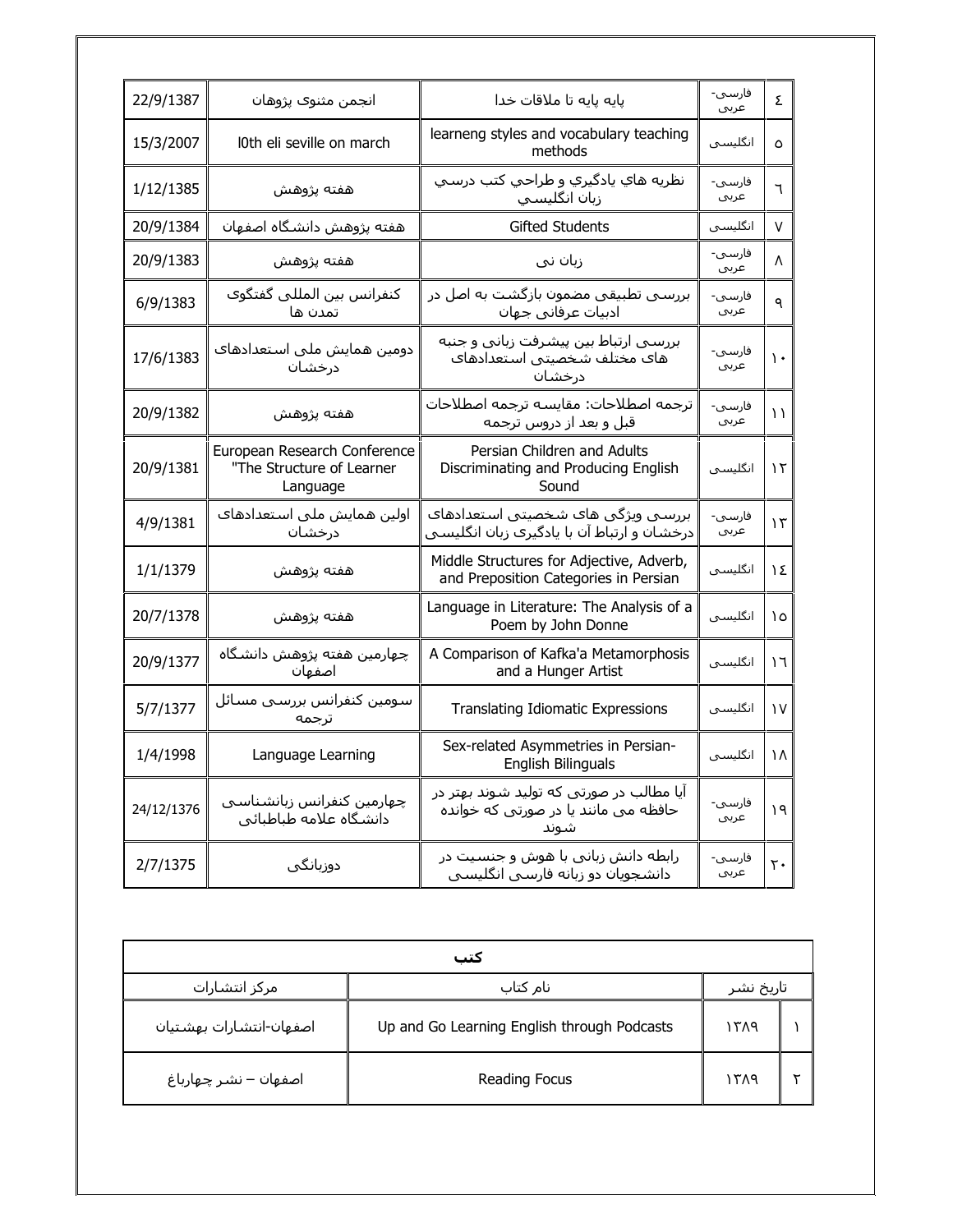| انتشارات دانشگاه اصفهان (تاليف)-<br>کتاب درسی | بررسـی تطبیقی مضمون بازگشـت به اصل در ادبیات<br>عرفاني جهان  | 150V           | ٣   |
|-----------------------------------------------|--------------------------------------------------------------|----------------|-----|
| انتشارات انصاريان - قم.(ترجمه)                | Spiritual Discourses                                         | ١٣٨٤           | Σ   |
| انتشارات آشنا                                 | حسین صحیفه عشق: دفترک که دوباره باید خواند                   | $\binom{1}{1}$ | ٥   |
| نشر چهارباغ (ترجمه)                           | هفت مقاله در نگرش و انگیزش در یادگیرک زبان دوم<br>( جلد دوم) | 15V9           | ٦   |
| انتشارات سمت،تهران(تاليف) -<br>کتاب درسـی     | Language Laboratory 1,2                                      | ۱۳۷۹           | V   |
| انتشارات گل افشان - اصفهان                    | على آفتاب آسمان سينه ها: مجموعه اشعار شعراك<br>استان اصفهان  | 1509           | Λ   |
| انتشارات دانشگاه اصفهان-<br>اصفهان (ترجمه)    | نگرش و انگیزش در یادگیرک زبان دوم(جلد اول)                   | ۱۳۷۵           | ٩   |
| مرکز نشر دانشگاهی- تهران<br>(ترجمه)           | Etemal Life                                                  | 157.           | ∖ ∙ |

| يايان نامه ها |             |                   |                                                                                                                                                                                                   |  |
|---------------|-------------|-------------------|---------------------------------------------------------------------------------------------------------------------------------------------------------------------------------------------------|--|
| 14/12/1389    | دفاع        | كارشناسي          | From Needs Analysis to ESP Textbook Development: Art Conversation                                                                                                                                 |  |
|               | شده         | ارشد              | Students in Focusn                                                                                                                                                                                |  |
| 14/9/1389     | دفاع        | كارشناسي          | The Application of Humerous Song in EFL Classrooms and its Effects on                                                                                                                             |  |
|               | شده         | ارشد              | listening Comprehension                                                                                                                                                                           |  |
| 27/7/1389     | دفاع        | كارشناسي          | زبان آموزان ايراني و پاسخ به سـوالات بله-خير منفي-تدريس تلويحي در مقابل                                                                                                                           |  |
|               | شده         | ارشد              | تدريس تصريحي                                                                                                                                                                                      |  |
| 11/5/1389     | دفاع        | كارشناسي          | The Effect of Musically-simulated patterns on the Learning of Word                                                                                                                                |  |
|               | شده         | ارشد              | Stress Patterns of English by Iranian EFL Elementary Learners                                                                                                                                     |  |
| 15/12/1388    | دفاع        | كارشناسيي         | تحليل اجزاء به مثابه ابزاري جهت ارزيابي درستي معادل هاي اصطلاحات قانون                                                                                                                            |  |
|               | شده         | ارشد              | مدني ايران در فرهنگ هاي حقوقي فارسـي به انگليسـي                                                                                                                                                  |  |
| 9/12/1388     | دفاع<br>شده | كارشناسي<br>ارشد  | The Effect of Task-based Instruction on the Receptive and Oral<br>Productive Acquisition of English Vocabulary: A Case of Iranian<br><b>Elementary Students</b>                                   |  |
| 27/7/1388     | دفاع        | كارشناسي          | Translating Culture specific items in children's literature: Alice's                                                                                                                              |  |
|               | شده         | ارشد              | adventures in wonderland as a case in point                                                                                                                                                       |  |
| 18/7/1388     | دفاع<br>شده | كارشناسيي<br>ارشد | The effect of semantic and syntactic treatment on the acquisition of<br>correct stress placement on compound nouns and adjective noun<br>sequences: the case of Iranian Intermediate EFL Learners |  |
| 25/6/1388     | دفاع        | كارشناسيي         | بررسـی تکرارکارمحوروقالب سـازک مفهومی همزمان برروانی و دقت بیان                                                                                                                                   |  |
|               | شده         | ارشد              | شـفاهـي نحو واژه هاې انگلیسـي توسط زبان آموزان ایرانبي                                                                                                                                            |  |
| 3/12/1387     | دفاع<br>شده | كارشناسيي<br>ارشد | The Impact of Motivation and Attitude on Speaking                                                                                                                                                 |  |